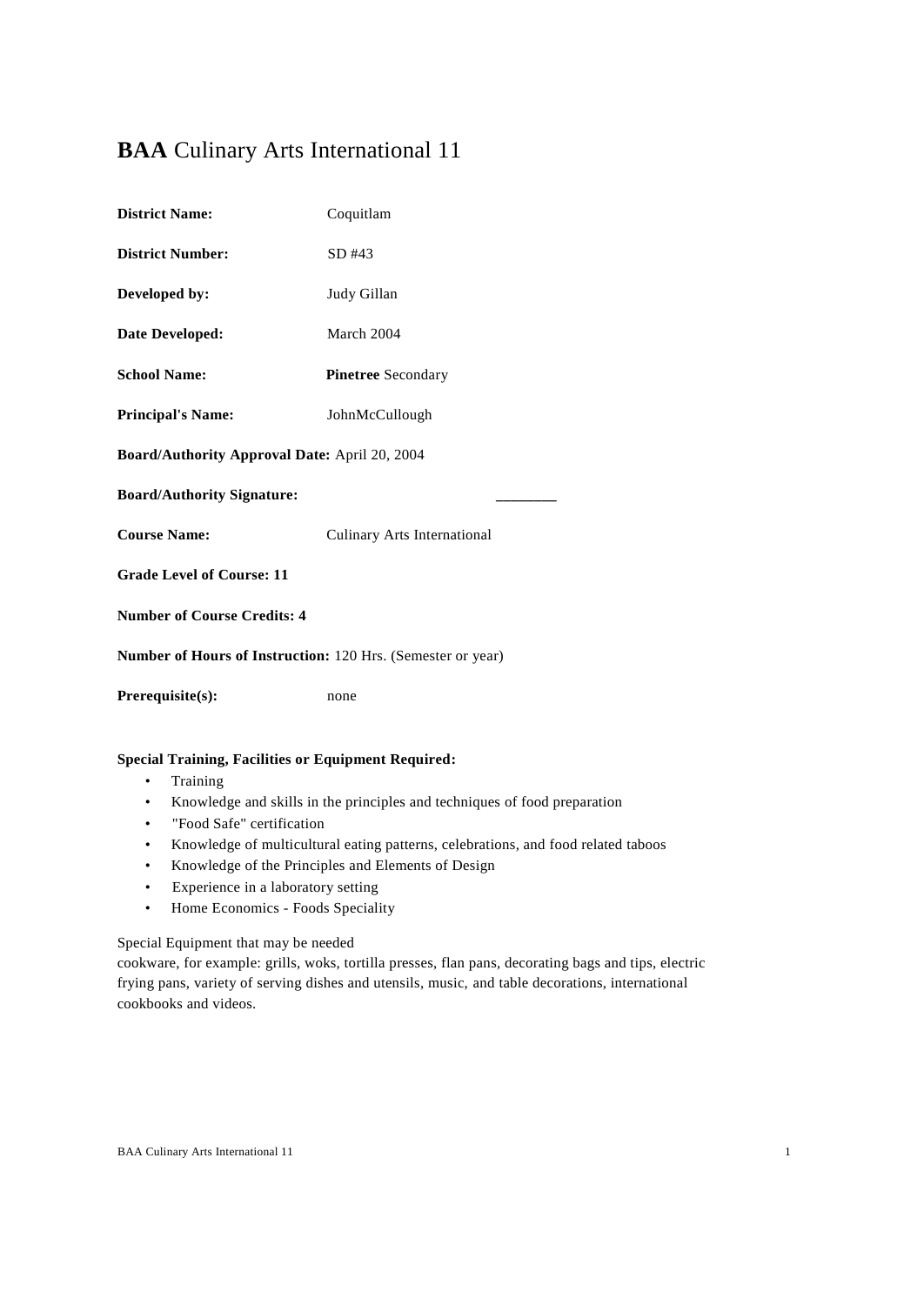### **Course Synopsis:**

Culinary Arts International 11 provides an opportunity for students to express their creativity through presentation and demonstration of food preparation techniques and skills found in the study of international cuisines. This course emphasises the personal, social, cultural, and historical contexts of food habits. Students will develop food preparation skills/techniques similar to the Food Studies 11 course. Global diversity is celebrated and respected throughout this course.

### **Rationale:**

This course has been developed to promote tolerance of cultural differences in our school through the study of food and traditions as an expression of culture. Culinary Aits provides experiences for the students who wish to further their creative skills with regard to preparing and serving international foods. Our intent is to foster a high level of understanding and interest in the differences and similarities that exist in the food habits of various cultures. By respecting and celebrating this diversity we hope it will encourage multiculturalism and a respect for differences at Pinetree Secondary and in turn the surrounding community.

### **Organizational Structure:**

| <b>Unit/Topic</b> | Title                                                              | <b>Time</b>       |
|-------------------|--------------------------------------------------------------------|-------------------|
|                   |                                                                    |                   |
| Unit 1            | Introduction/Principles of Food Design/Presentation/Evaluation and | 10 <sub>hrs</sub> |
|                   | <b>Critiquing Food Presentations</b>                               |                   |
| Unit 2            | You Eat What You Are                                               | 10hrs             |
| Unit 3            | Passport on a Plate                                                | $35$ hrs          |
| Unit 4            | Celebrations                                                       | 20 hrs            |
| Unit 5            | <b>Original Food Presentations - Signature Dishes</b>              | $30$ hrs          |
| Unit 6            | Final Project - Menus and/or Multicultural Cookbook                | $15$ hrs          |
|                   | <b>Total Hours</b>                                                 | $120$ hrs         |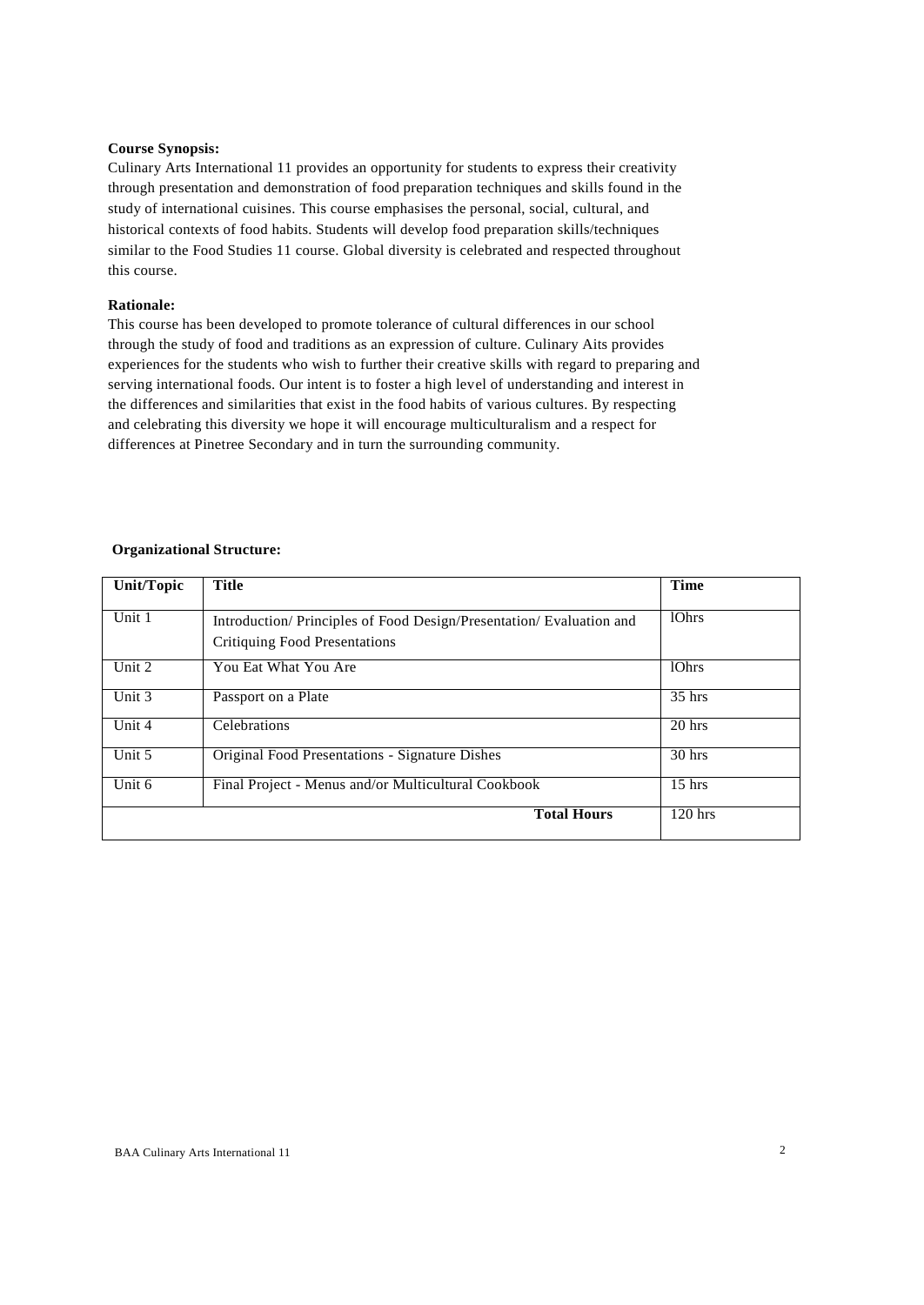## **Unit/Topic/Module Descriptions:**

## **Unit l:Introduction/ Principles of Food Design/Presentation/ Evaluation and Critiquing Food Presentations Time: 10 hrs**

Students become familiar with broad concepts that will be covered in this international foods course. This unit will serve as an introduction to food safety practices, lab routines and course expectations. As well students will be introduced to basic presentation techniques considering the elements of design as they apply to food.

| <b>Curriculum Organizer</b>                                  | <b>Learning Outcomes</b><br>It is expected that students will:                                                                                                                                                                           |
|--------------------------------------------------------------|------------------------------------------------------------------------------------------------------------------------------------------------------------------------------------------------------------------------------------------|
| <b>Food Preparation Principles</b>                           | apply safe food handling practices<br>demonstrate an understanding of the vocabulary used for<br>٠<br>the discipline studied                                                                                                             |
| <b>Food Preparation Techniques</b>                           | · demonstrate basic food preparation and food handling<br>techniques                                                                                                                                                                     |
| Elements and Principles<br>Creating/Performing/Communicating | create a food presentation for a specific public need<br>evaluate and critique food presentations<br>identify and discuss the elements and principles of design<br>٠<br>as they apply to arrangement, garnishing, and plating of<br>food |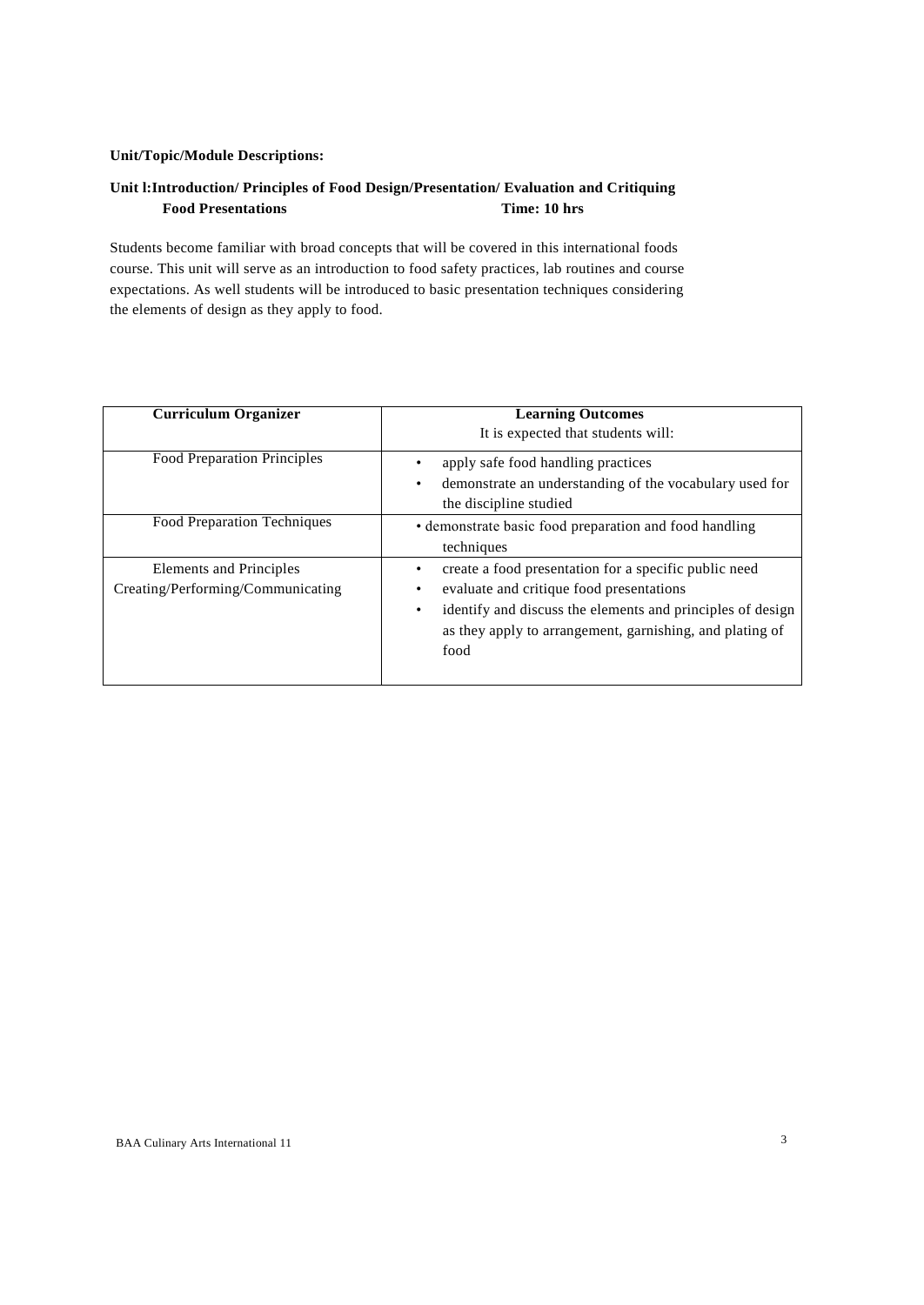## **Unit 2: You Eat What You Are Time: 10 hrs**

This unit will help the students become aware of the cultural influences on their food habits and others around them. The students will gather information about their family's history as it applies to the foods they eat. By interviewing parents and grandparents students can discover the origins of some of the "special dishes" served in their own homes and share their discoveries with other students.

| <b>Curriculum Organizers</b>                                                             | <b>Learning Outcomes</b><br>It is expected that students will:                                                                                                                                                                                                    |
|------------------------------------------------------------------------------------------|-------------------------------------------------------------------------------------------------------------------------------------------------------------------------------------------------------------------------------------------------------------------|
| Personal, Social, Cultural and<br>Historical Contexts/Creating<br>/Performing/Reflecting | compare the relationship between culture and food habits<br>identify and discuss why the study of food habits and culture<br>٠<br>is beneficial<br>identify and discuss the links between traditions,<br>$\bullet$<br>celebrations, ethnicity, symbolism and food |
| <b>Food Products</b>                                                                     | • create food presentations that communicate specific<br>beliefs/traditions in response to historical/contemporary<br>issues.                                                                                                                                     |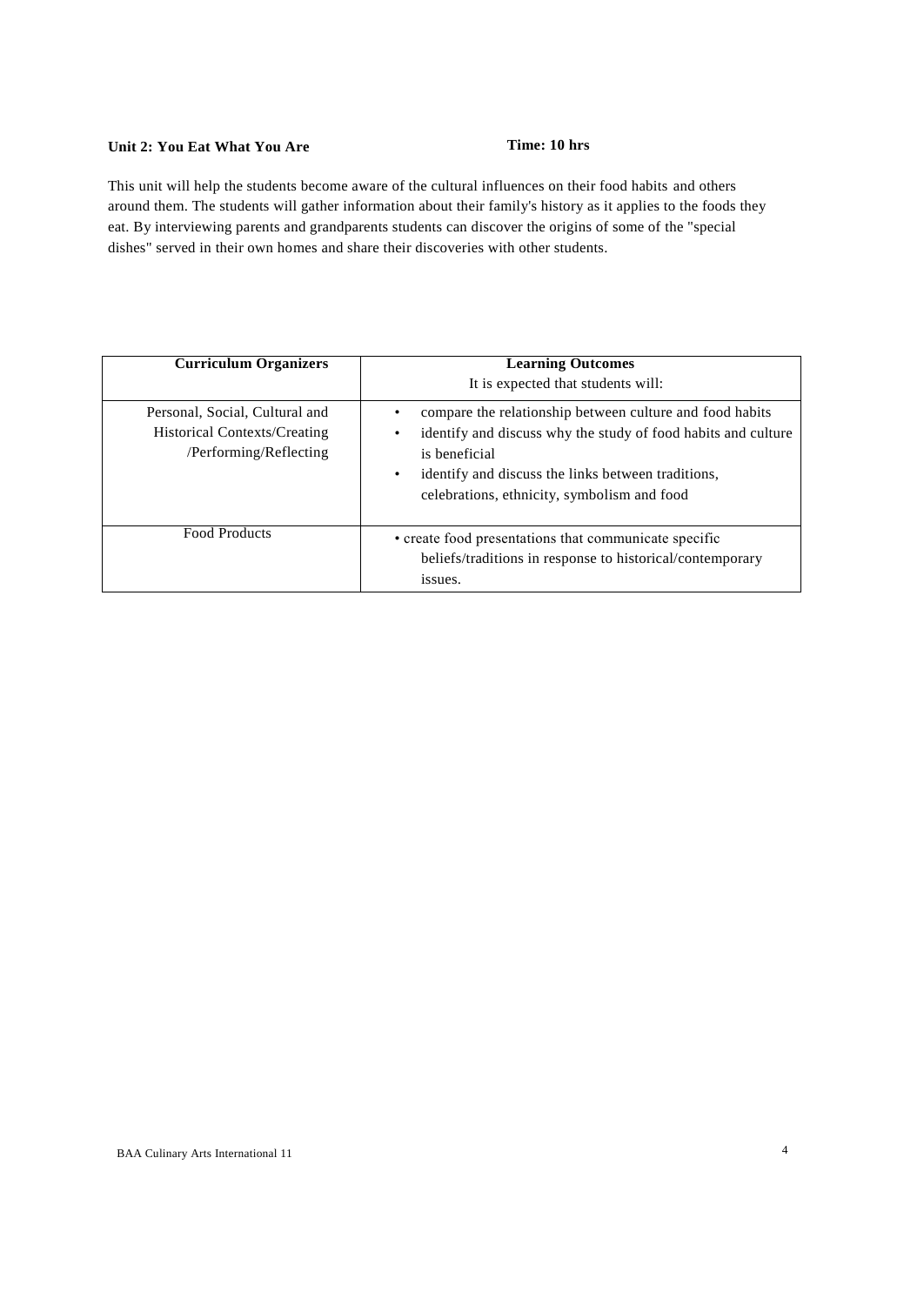## **Unit 3:Passport on a Plate Time: 35 hrs**

In unit 3 the students will study cuisine to include Asia (eg. China), Europe (eg. Italy, France), and the New World (eg. Canada and Mexico) in order to practice food preparation techniques, skills, and prepare traditional foods for serving and tasting. To complement their practical work the students will learn about historical factors influencing the cuisine as well as some of the unique cooking utensils and ingredients. Skills and techniques are developed to familiarize students with the handling of rice, vegetables, fish, pasta, and yeast breads.

| <b>Curriculum Organizers</b>                                  | <b>Learning Outcomes</b><br>It is expected that students will:                                                                           |
|---------------------------------------------------------------|------------------------------------------------------------------------------------------------------------------------------------------|
| <b>Food Preparation Techniques</b>                            | ate a food presentation for a specific public need                                                                                       |
| Social and Economic Issues                                    | scuss and create food presentations that communicate specific<br>beliefs/traditions in response to historical/contemporary issues        |
| Expressing Our Humanity/<br>Creating/Performing/Communicating | scuss and create a menu and food presentation that expresses the<br>students own ideas, thoughts or feelings about a multicultural issue |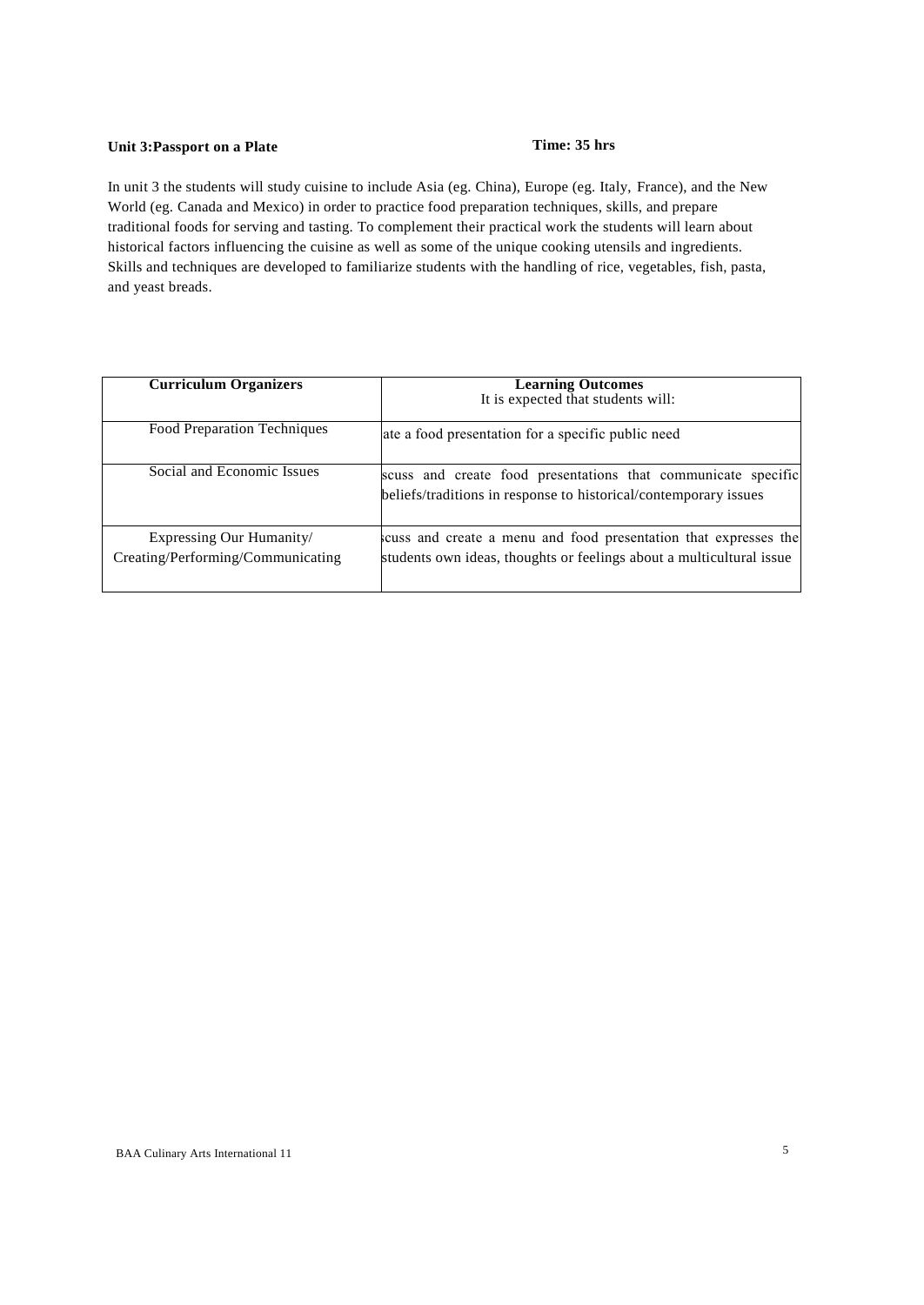## **Unit 4: Celebrations Time: 20 hrs**

Unit 4 introduces the students to different holiday celebrations through special foods that are prepared and shared. Again specific techniques and skills are practiced in the preparation of foods such as cakes, cookies, and specialty desserts. The celebratory atmosphere is also explored through music and table decorations.

| <b>Curriculum Organizers</b>      | <b>Learning Outcomes</b>                                            |
|-----------------------------------|---------------------------------------------------------------------|
|                                   | It is expected that students will:                                  |
| Elements and Principles/          | sign and create an atmosphere for food presentations                |
| Creating/Performing/Communicating |                                                                     |
| Social and Economic Issues        | demonstrate an appreciation of multicultural influences on eating   |
|                                   | habits                                                              |
|                                   | identify factors that affect the food supply                        |
|                                   | discuss and create food presentations that communicate specific     |
|                                   | beliefs/traditions in response to historical/contemporary issues    |
|                                   |                                                                     |
| Expressing Our Humanity/          | • identify and discuss the links between traditions,                |
| Creating/Performing/Communicating | celebrations, ethnicity, symbolism and food                         |
| <b>Food Products</b>              | ate food presentations that communicate specific beliefs/traditions |
|                                   | in response to historical/contemporary issues                       |
|                                   |                                                                     |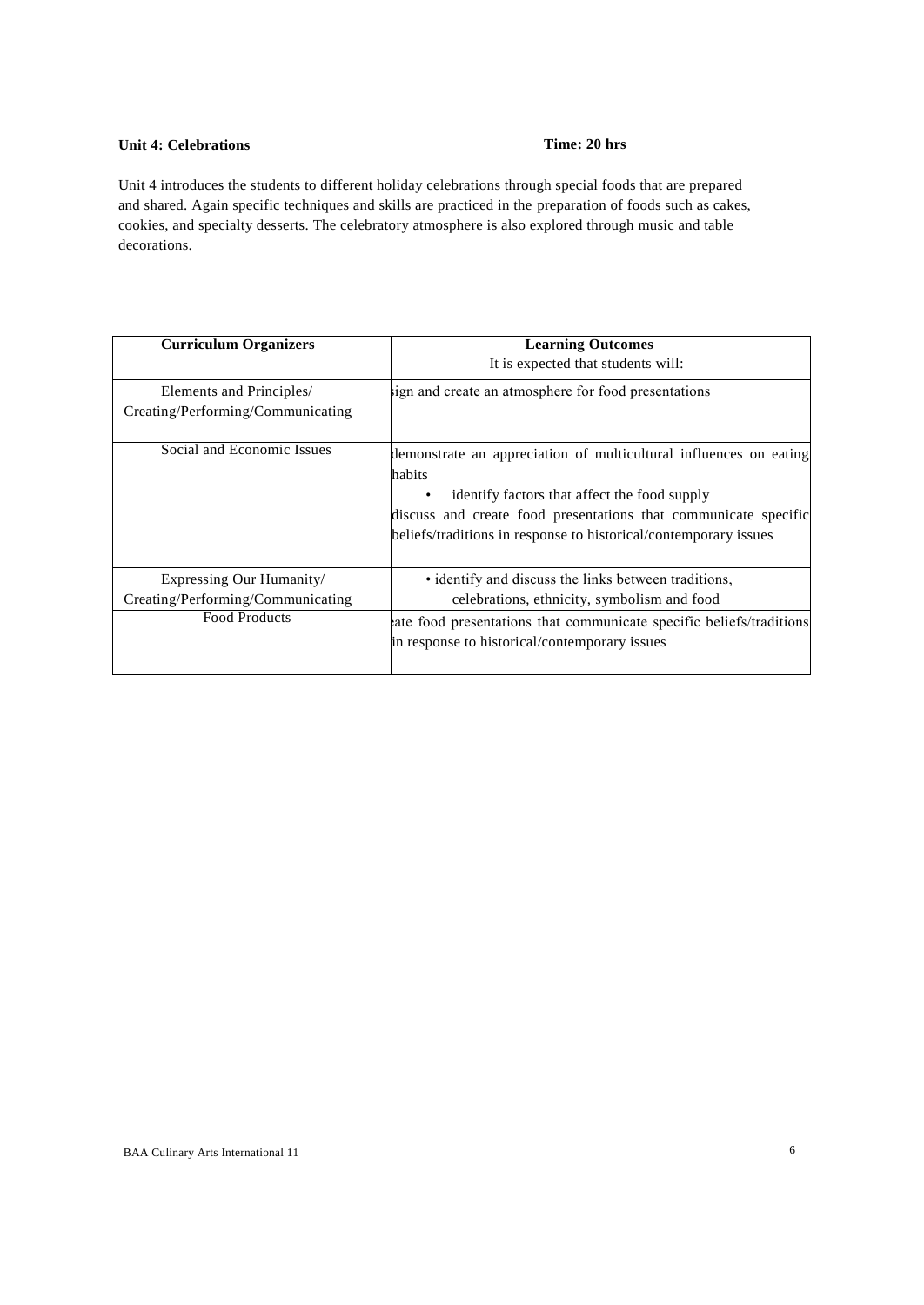## **Unit 5: Original Food Presentations - Signature Dishes Time: 30 hrs**

This unit allows the students to expand on the cuisines presented by doing a research project which involves food preparation and presentations, and sharing of their research with the class in the form of an oral presentation. The opportunity to display their signature dishes in a class buffet allows them to create an atmosphere and decorate for this special event. The students choose recipes, create market orders, prepare and serve the foods they have selected to represent the country they have chosen.

| <b>Curriculum Organizers</b> | <b>Learning Outcomes</b><br>It is expected that students will:                                                               |
|------------------------------|------------------------------------------------------------------------------------------------------------------------------|
| <b>Food Products</b>         | • create food presentations that communicate specific<br>beliefs/traditions in response to historical/contemporary<br>issues |
| Food Preparation Techniques  | demonstrate basic food preparation and food handling<br>techniques<br>apply safe food handling practices                     |
| <b>Nutritional Issues</b>    | • identify nutritional issues around the world and how they relate<br>to the well being of the culture                       |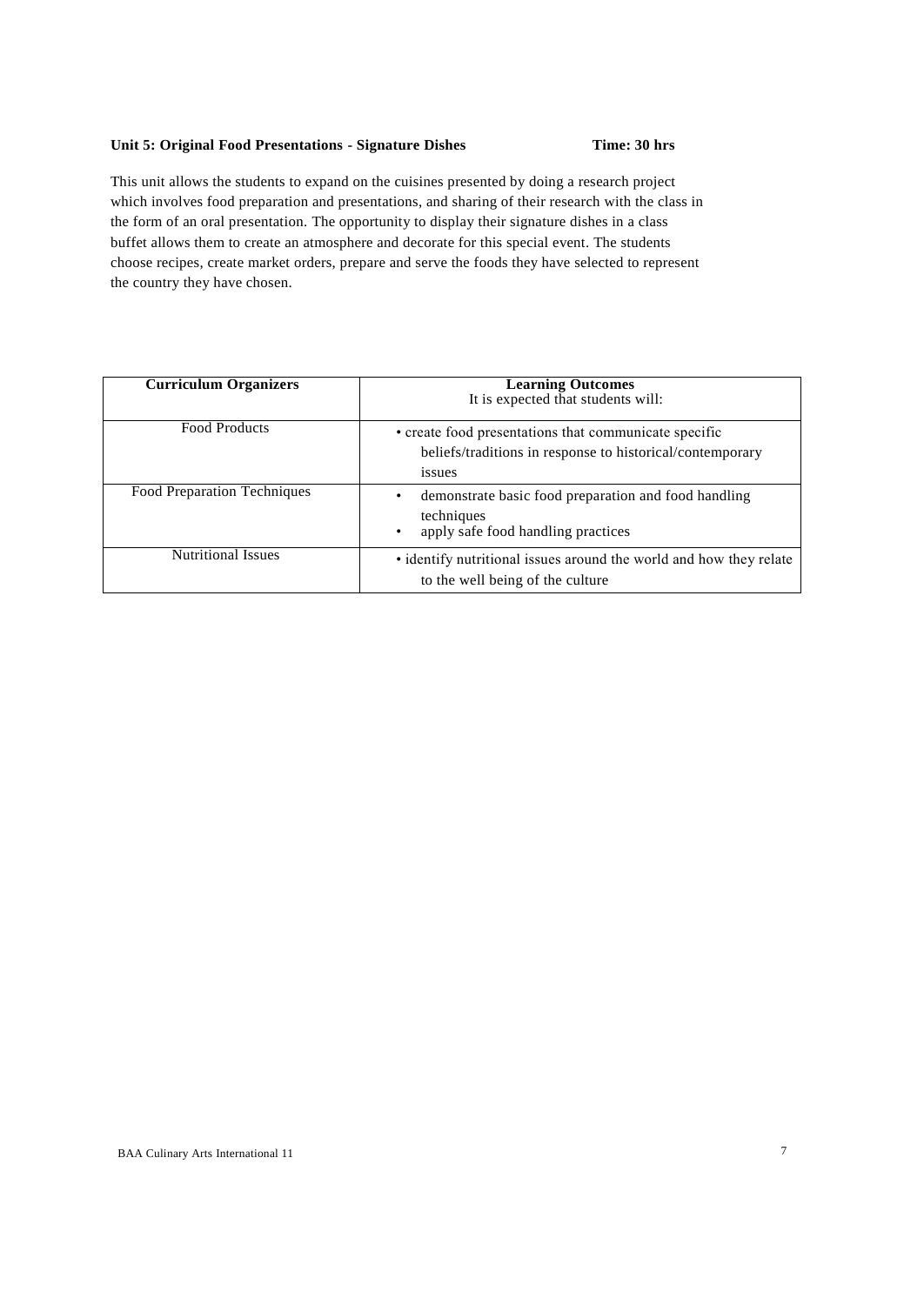## **Unit 6: Final Project - Menus and/or Multicultural Cookbook Time: 15hrs.**

The students will present a menu created and decorated to reflect cultural influences, staple foods, and typical ingredients from their country. Vocabulary related to cooking terms will be explored in creating a menu and/or a cookbook. Reflecting on the course contents students may put together an International cookbook using the recipes presented and others recipes which they have found or created.

| <b>Curriculum Organizers</b>        | <b>Learning Outcomes</b>                                                               |
|-------------------------------------|----------------------------------------------------------------------------------------|
|                                     | It is expected that students will:                                                     |
| Personal, Social, Cultural and      | • discuss and create a menu and food presentation that expresses                       |
| <b>Historical Contexts/Creating</b> | the students own ideas, thoughts or feelings about a                                   |
| /Performing/Reflecting              | multicultural issue                                                                    |
| <b>Food Products</b>                | demonstrate an understanding of the vocabulary used for the<br>٠<br>discipline studied |
|                                     | create a food presentation for a specific public need                                  |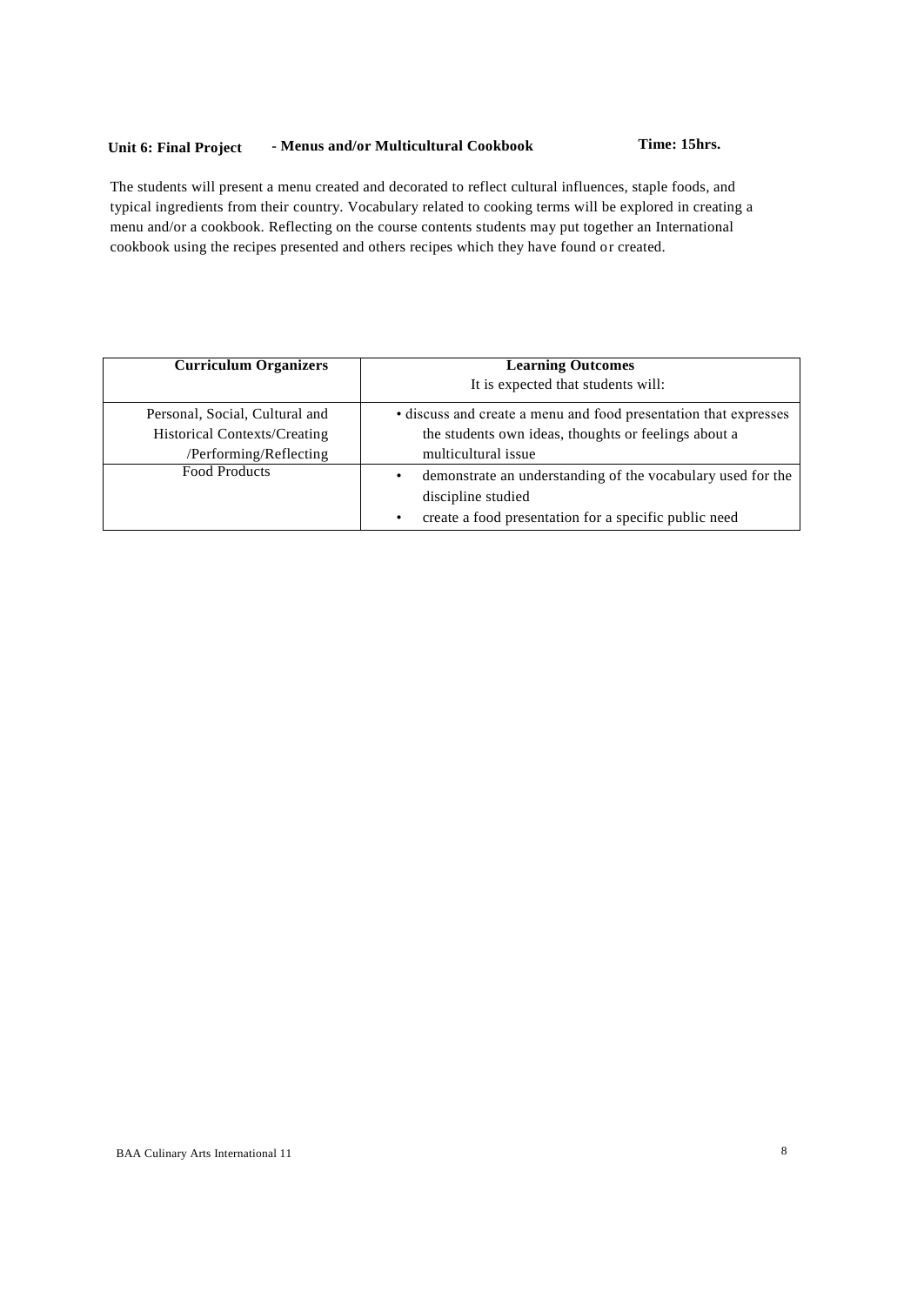### **Instructional Component:**

- Teacher led Food Preparation/Demonstration Food Preparation/Lab work Research project Student demonstrations/presentations Field Trips Video Group work Guest presentations Discussion Lecture **Assessment Component:**
	- Effective formative assessment via:
		- o Clearly articulated and understood learning intentions and success criteria
		- o Questions posed by students, peers and teachers to move learning forward • Discussions and dialogue
		- o Feedback that is timely, clear and involves a plan
		- o Students are resources for themselves and others peer and self-assessment
		- o Student ownership

Formative assessment used to adapt learning experiences and inquiry plans on an on-going basis to meet specific learning goals.

Development, awareness and action, based upon metacognition intended to lead to learner independence and self-coaching.

Summative Assessment:

Summative assessments will be determined as students demonstrate proficiency/mastery toward particular learning outcomes. Summative assessments and final grades will reflect the following:

- Students will work collaboratively with the teacher to determine summative achievement on assignments and letter grades based upon dialogue, and evidence of learning
- Behaviour and work habits will NOT be included when determining letter grades
- Marks will not be deducted for late work
- Extra credit and bonus marks will not be awarded
- Plagiarizing will not result in reduced marks/grades –the student will be required to demonstrate their learning authentically
- Attendance will not be considered toward letter grade
- Only individual learning demonstrated –no group marks will be used to determine grades
- Letter grades will reflect learning towards the learning outcomes articulated above
- Letter grades will be based upon criteria provided/agreed upon toward the learning outcomes
- Letter grades will be determined in relation to the learning outcomes not in comparison to the achievement of other students
- Poor work will not be assessed towards grades students will only be assessed on quality work
- Professional judgment and evidence will be used to determine final letter grade in consultation with the student
- Zeros will not be assigned to missed assignments all required assignments must be completed
- Formative or practice towards learning outcomes will not be included in final grade assessment
- Most recent evidence toward learning outcomes will be used to assign letter grades learning is not averaged over time